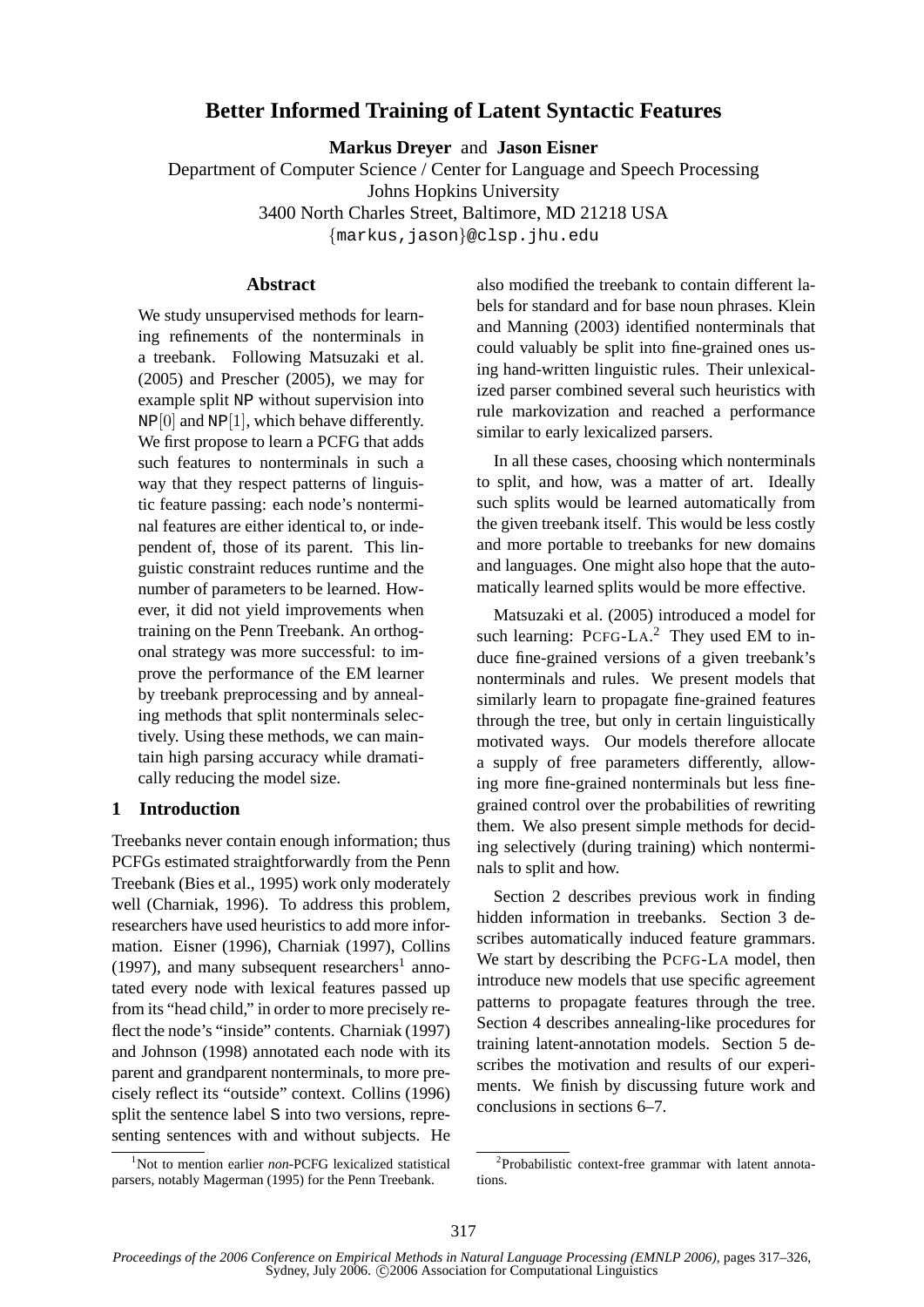| Citation                   | Observed data                     | Hidden data                       |  |  |  |
|----------------------------|-----------------------------------|-----------------------------------|--|--|--|
| Collins (1997)             | Treebank tree with head child an- | No hidden data. Degenerate EM     |  |  |  |
|                            | notated on each nonterminal       | case.                             |  |  |  |
| Lari and Young (1990)      | Words                             | Parse tree                        |  |  |  |
| Pereira and Schabes (1992) | Words and partial brackets        | Parse tree                        |  |  |  |
| Klein and Manning (2001)   | Part-of-speech tags               | Parse tree                        |  |  |  |
| Chiang and Bikel (2002)    | Treebank tree                     | Head child on each nonterminal    |  |  |  |
| Matsuzaki et al. (2005)    | Treebank tree                     | Integer feature on each nontermi- |  |  |  |
|                            |                                   | nal                               |  |  |  |
| INHERIT model (this paper) | Treebank tree and head child      | Integer feature on each nontermi- |  |  |  |
|                            | heuristics                        | nal                               |  |  |  |

Table 1: Observed and hidden data in PCFG grammar learning.

## **2 Partially supervised EM learning**

The parameters of a PCFG can be learned with or without supervision. In the supervised case, the complete tree is observed, and the rewrite rule probabilities can be estimated directly from the observed rule counts. In the unsupervised case, only the words are observed, and the learning method must induce the whole structure above them. (See Table 1.)

In the *partially* supervised case we will consider, some part of the tree is observed, and the remaining information has to be induced. Pereira and Schabes (1992) estimate PCFG parameters from partially bracketed sentences, using the inside-outside algorithm to induce the missing brackets and the missing node labels. Some authors define a complete tree as one that specifies not only a label but also a "head child" for each node. Chiang and Bikel (2002) induces the missing head-child information; Prescher (2005) induces both the head-child information and the latent annotations we will now discuss.

# **3 Feature Grammars**

#### **3.1 The** PCFG-LA **Model**

Staying in the partially supervised paradigm, the PCFG-LA model described in Matsuzaki et al. (2005) observe whole treebank trees, but learn an "annotation" on each nonterminal token—an unspecified and uninterpreted integer that distinguishes otherwise identical nonterminals. Just as Collins manually split the S nonterminal label into S and SG for sentences with and without subjects, Matsuzaki et al. (2005) split S into  $S[1], S[2], \ldots$ ,  $S[L]$  where L is a predefined number—but they do it automatically and systematically, and not only

for S but for every nonterminal. Their partially supervised learning procedure observes trees that are fully bracketed and fully labeled, except for the integer subscript used to annotate each node. After automatically inducing the annotations with EM, their resulting parser performs just as well as one learned from a treebank whose nonterminals were manually refined through linguistic and error analysis (Klein and Manning, 2003).

In Matsuzaki's PCFG-LA model, rewrite rules take the form

$$
X[\alpha] \to Y[\beta] \, Z[\gamma] \tag{1}
$$

in the binary case, and

$$
X[\alpha] \to w \tag{2}
$$

in the lexical case. The probability of a tree consisting of rules  $r_1, r_2, \ldots$  is given by the probability of its root symbol times the conditional probabilities of the rules. The annotated tree  $T_1$  in Fig. 1, for example, has the following probability:

$$
P(T_1) = P(\text{ROT} \rightarrow \text{S}[2])
$$
  
\n
$$
\times P(\text{S}[2] \rightarrow \text{NP}[1] \text{ VP}[3])
$$
  
\n
$$
\times P(\text{NP}[1] \rightarrow^* \text{He})
$$
  
\n
$$
\times P(\text{VP}[3] \rightarrow^* \text{loves cookies})
$$

where, to simplify the notation, we use  $P(X \rightarrow Y Z)$  to denote the conditional probability  $P(Y|Z \mid X)$  that a given node with label X will have children Y Z.

**Degrees of freedom.** We will want to compare models that have about the same size. Models with more free parameters have an inherent advantage on modeling copious data because of their greater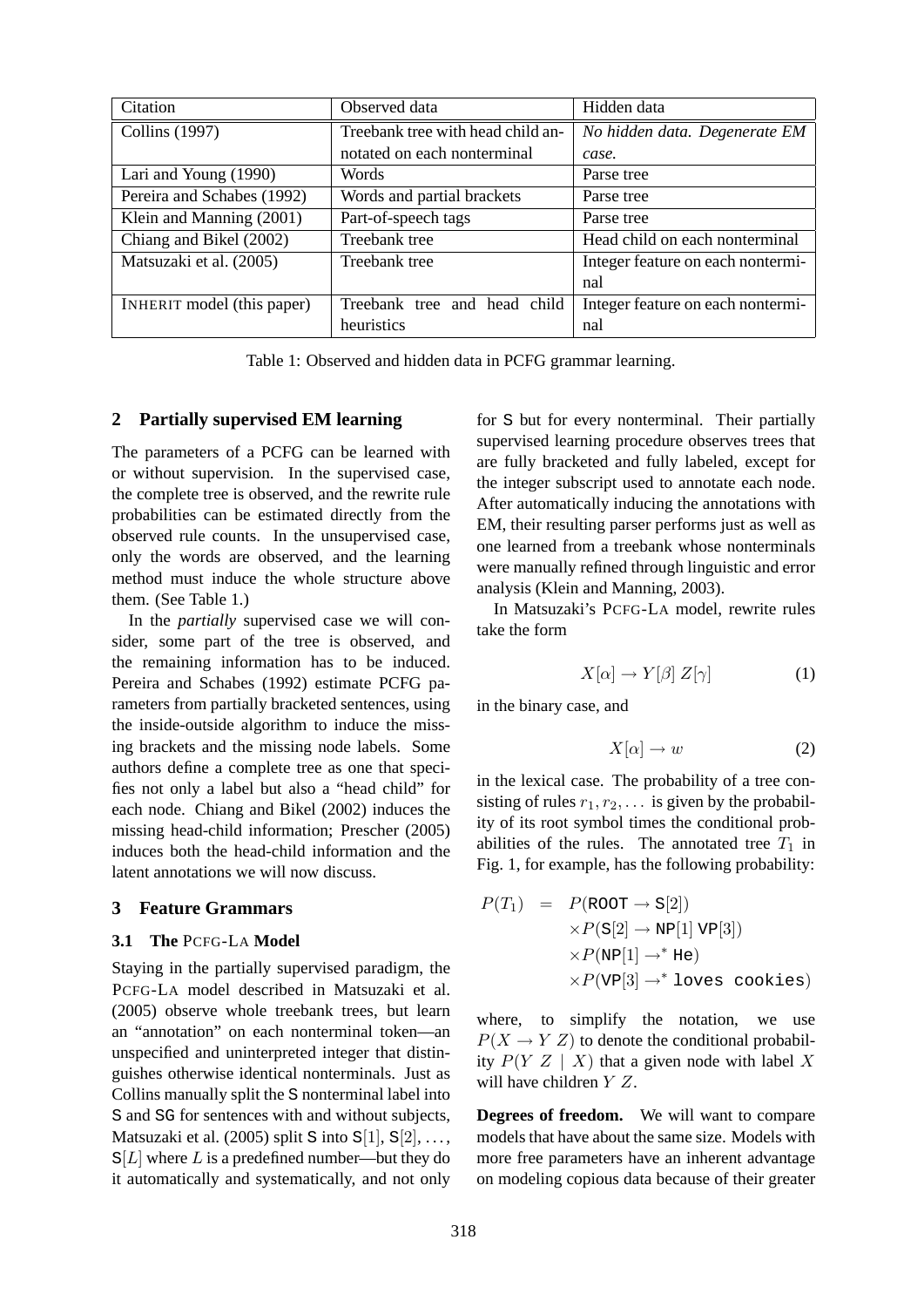

Figure 1: Treebank tree with annotations.

expressiveness. Models with fewer free parameters are easier to train accurately on sparse data, as well as being more efficient in space and often in time. Our question is therefore what can be accomplished with a given number of parameters.

How many free parameters in a PCFG-LA model? Such a model is created by annotating the nonterminals of a standard PCFG (extracted from the given treebank) with the various integers from 1 to L. If the original, "backbone" grammar has  $R_3$  binary rules of the form  $X \to Y Z$ , then the resulting PCFG-LA model has  $L^3 \times R_3$  such rules:  $X[1] \rightarrow Y[1] \, Z[1], \, X[1] \rightarrow Y[1] \, Z[2],$  $X[1] \rightarrow Y[2]$   $Z[1], \ldots, X[L] \rightarrow Y[L]$   $Z[L]$ . Similarly, if the backbone grammar has  $R_2$  rules of the form  $X \to Y$  the PCFG-LA model has  $L^2 \times$  $R_2$  such rules.<sup>3</sup> The number of  $R_1$  terminal rules  $X \to w$  is just multiplied by L.

The PCFG-LA has as many parameters to learn as rules: one probability per rule. However, not all these parameters are free, as there are  $L \times N$ sum-to-one constraints, where  $N$  is the number of backbone nonterminals. Thus we have

$$
L^3 R_3 + L^2 R_2 + L R_1 - L N \tag{3}
$$

degrees of freedom.

We note that Goodman (1997) mentioned possible ways to factor the probability 1, making independence assumptions in order to reduce the number of parameters.

**Runtime.** Assuming there are no unary rule cycles in the backbone grammar, bottom-up chart parsing of a length- $n$  sentence at test time takes time proportional to  $n^3L^3R_3 + n^2L^2R_2 + nLR_1$ , by attempting to apply each rule everywhere in the sentence. (The dominating term comes from equation (4) of Table 2: we must loop over all  $n^3$  triples i, j, k and all  $R_3$  backbone rules  $X \to YZ$  and all  $L^3$  triples  $\alpha, \beta, \gamma$ .) As a function of n and L only, this is  $O(n^3L^3)$ .

At training time, to induce the annotations on a given backbone tree with  $n$  nodes, one can run a constrained version of this algorithm that loops over only the *n* triples  $i, j, k$  that are consistent with the given tree (and considers only the single consistent backbone rule for each one). This takes time  $O(nL^3)$ , as does the inside-outside version we actually use to collect expected PCFG-LA rule counts for EM training.

We now introduce a model that is smaller, and has a lower runtime complexity, because it adheres to specified ways of propagating features through the tree.

#### **3.2 Feature Passing: The** INHERIT **Model**

Many linguistic theories assume that features get passed from the mother node to their children or some of their children. In many cases it is the head child that gets passed its feature value from its mother (e.g., Kaplan and Bresnan (1982), Pollard and Sag (1994)). In some cases the feature is passed to both the head and the non-head child, or perhaps even to the non-head alone.



Figure 2: Features are passed to different children at different positions in the tree.

In the example in Fig. 2, the tense feature (*pres*) is always passed to the head child (underlined). How the number feature (*sg/pl*) is passed depends on the rewrite rule:  $S \rightarrow NP VP$  passes it to both children, to enforce subject-verb agreement, while  $VP \rightarrow V NP$  only passes it to the head child, since the object NP is free not to agree with the verb.

A feature grammar can incorporate such patterns of feature passing. We introduce additional parameters that define the probability of passing a feature to certain children. The head child of each node is given deterministically by the head rules of (Collins, 1996).

Under the INHERIT model that we propose, the

<sup>&</sup>lt;sup>3</sup>We use unary rules of this form (e.g. the Treebank's  $S \rightarrow$ NP) in our reimplementation of Matsuzaki's algorithm.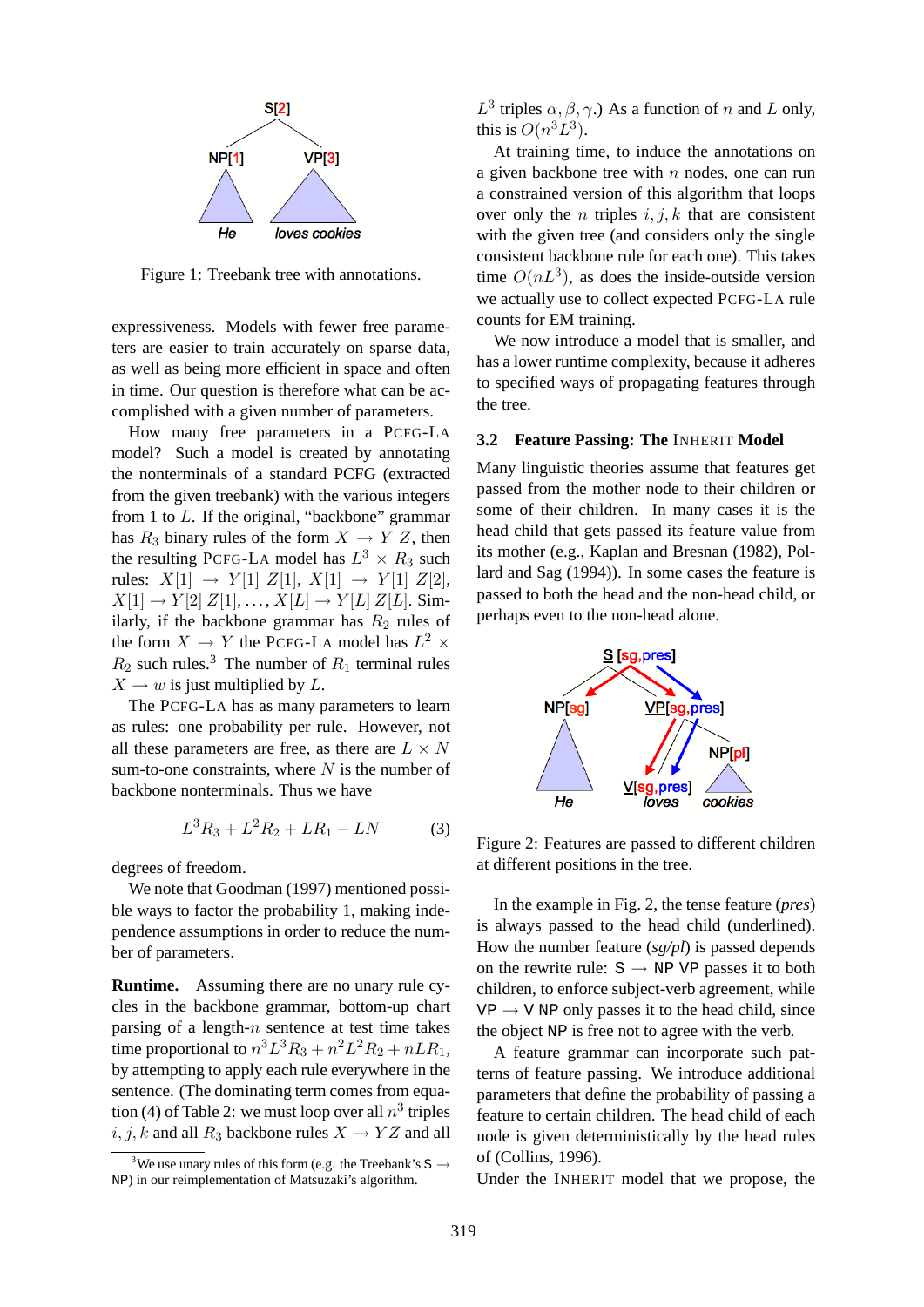| Model                        | Runtime and d.f.                                                 | Simplified equation for inside probabilities (ignores unary rules)                                                                                                                                                                                                                                                                                    |     |  |  |
|------------------------------|------------------------------------------------------------------|-------------------------------------------------------------------------------------------------------------------------------------------------------------------------------------------------------------------------------------------------------------------------------------------------------------------------------------------------------|-----|--|--|
| Matsuzaki<br>et al. $(2005)$ | test: $O(n^3L^3)$<br>train: $\dot{O}(nL^3)$<br>d.f.: $L^3 R_3$ + | $B_{X[\alpha]}(i,k) = \sum P(X[\alpha] \rightarrow Y[\beta] Z[\gamma])$<br>$Y, \beta, Z, \gamma, i$                                                                                                                                                                                                                                                   | (4) |  |  |
|                              | $L^2R_2 + LR_1 - LN$                                             | $\times B_{Y[\beta]}(i,j) \times B_{Z[\gamma]}(j,k)$                                                                                                                                                                                                                                                                                                  |     |  |  |
| INHERIT<br>model             | test: $\overline{O(n^3L)}$<br>train: $O(nL)$                     | $B_{X[\alpha]}(i,k) = \sum P(X[\alpha] \to Y Z)$                                                                                                                                                                                                                                                                                                      | (5) |  |  |
| (this paper)                 | d.f.: $L(R_3 + R_2 +$<br>$R_1$ ) + 3 $R_3$ – N                   | Y,Z,i<br>$\times\left(\begin{array}{c c} P(\mbox{neither}\mid X,Y,Z)\times B_Y(i,j)&\times B_Z(j,k))\\ +P(\mbox{left}\mid X,Y,Z)\times B_{Y[\alpha]}(i,j)&\times B_Z(j,k))\\ +P(\mbox{right}\mid X,Y,Z)\times B_Y(i,j)&\times B_{Z[\alpha]}(j,k))\\ +P(\mbox{both}\mid X,Y,Z)\times B_{Y[\alpha]}Y(i,j)\times B_{Z[\alpha]}(j,k)) \end{array}\right)$ |     |  |  |
|                              |                                                                  | $B_X(i,j) = \sum P_{ann}(\alpha   X) \times B_{X[\alpha]}(i,j)$                                                                                                                                                                                                                                                                                       | (6) |  |  |
|                              |                                                                  | $P(\text{left}   X, Y, Z) = \begin{cases} P(\text{head}   X, Y, Z) & \text{if } Y \text{ heads } X \rightarrow Y Z \\ P(\text{nonhead}   X, Y, Z) & \text{otherwise} \end{cases}$ (7)                                                                                                                                                                 |     |  |  |
|                              |                                                                  | $P(\text{right}   X, Y, Z) = \begin{cases} P(\text{head}   X, Y, Z) & \text{if } Z \text{ heads } X \rightarrow Y Z \\ P(\text{nonhead}   X, Y, Z) & \text{otherwise} \end{cases}$ (8)                                                                                                                                                                |     |  |  |

Table 2: Comparison of the PCFG-LA model with the INHERIT model proposed in this paper. "d.f." stands for "degrees of freedom" (i.e., free parameters). The B terms are inside probabilities; to compute Viterbi parse probabilities instead, replace summation by maximization. Note the use of the intermediate quantity  $B_X(i, j)$  to improve runtime complexity by moving some summations out of the inner loop; this is an instance of a "folding transformation" (Blatz and Eisner, 2006).



Figure 3: Two passpatterns. Left:  $T_2$ . The feature is passed to the head child (underlined). Right:  $T_3$ . The feature is passed to both children.

probabilities of tree  $T_2$  in Fig. 3 are calculated as follows, with  $P_{ann}(1 | NP)$  being the probability of annotating an NP with feature 1 if it does *not* inherit its parent's feature. The VP is boldfaced to indicate that it is the head child of this rule.

$$
P(T_2) = P(\text{ROT} \rightarrow \text{S}[2])
$$
  
\n
$$
\times P(\text{S}[2] \rightarrow \text{NP VP})
$$
  
\n
$$
\times P(\text{pass to head } | \text{S} \rightarrow \text{NP VP})
$$
  
\n
$$
\times P_{ann}(1 | \text{NP}) \times P(\text{NP}[1] \rightarrow^* \text{He})
$$
  
\n
$$
\times P(\text{VP}[2] \rightarrow^* \text{loves cookies})
$$

Tree  $T_3$  in Fig. 3 has the following probability:

$$
P(T_3) = P(\text{ROT} \rightarrow \text{S}[2])
$$
  
\n
$$
\times P(\text{S}[2] \rightarrow \text{NP VP})
$$
  
\n
$$
\times P(\text{pass to both} | \text{S} \rightarrow \text{NP VP})
$$
  
\n
$$
\times P(\text{NP}[2] \rightarrow^* \text{He})
$$
  
\n
$$
\times P(\text{VP}[2] \rightarrow^* \text{loves cookies})
$$

In  $T_2$ , the subject NP chose feature 1 or 2 independent of its parent S, according to the distribution  $P_{ann}(\cdot \mid NP)$ . In  $T_3$ , it was constrained to inherit its parent's feature 2.

**Degrees of freedom.** The INHERIT model may be regarded as containing all the same rules (see (1)) as the PCFG-LA model. However, these rules' probabilities are now collectively determined by a smaller set of shared parameters.<sup>4</sup> That is because the distribution of the child features  $\beta$ and  $\gamma$  no longer depends arbitrarily on the rest of the rule.  $\beta$  is either equal to  $\alpha$ , or chosen independently of everything but  $Y$ .

The model needs probabilities for  $L \times R_3$ binary-rule parameters like  $P(S[2] \rightarrow NP \textbf{VP})$ above, as well as  $L \times R_2$  unary-rule and  $L \times R_1$ lexical-rule parameters. None of these consider the annotations on the children. They are subject to  $L \times N$  sum-to-one constraints.

The model also needs  $4 \times R_3$  passpattern probabilities like  $P$ (**pass to head**  $| X \rightarrow YZ$ ) above, with  $R_3$  sum-to-one constraints, and  $L \times N$  noninherited annotation parameters  $P_{ann}(\alpha|X)$ , with N sum-to-one constraints.

Adding these up and canceling the two  $L \times N$ 

<sup>&</sup>lt;sup>4</sup>The reader may find it useful to write out the probability  $P(X[\alpha] \to Y[\beta] Z[\gamma])$  in terms of the parameters described below. Like equation (5), it is  $P(X[\alpha] \rightarrow Y Z)$  times a sum of up to 4 products, corresponding to the 4 passpattern cases.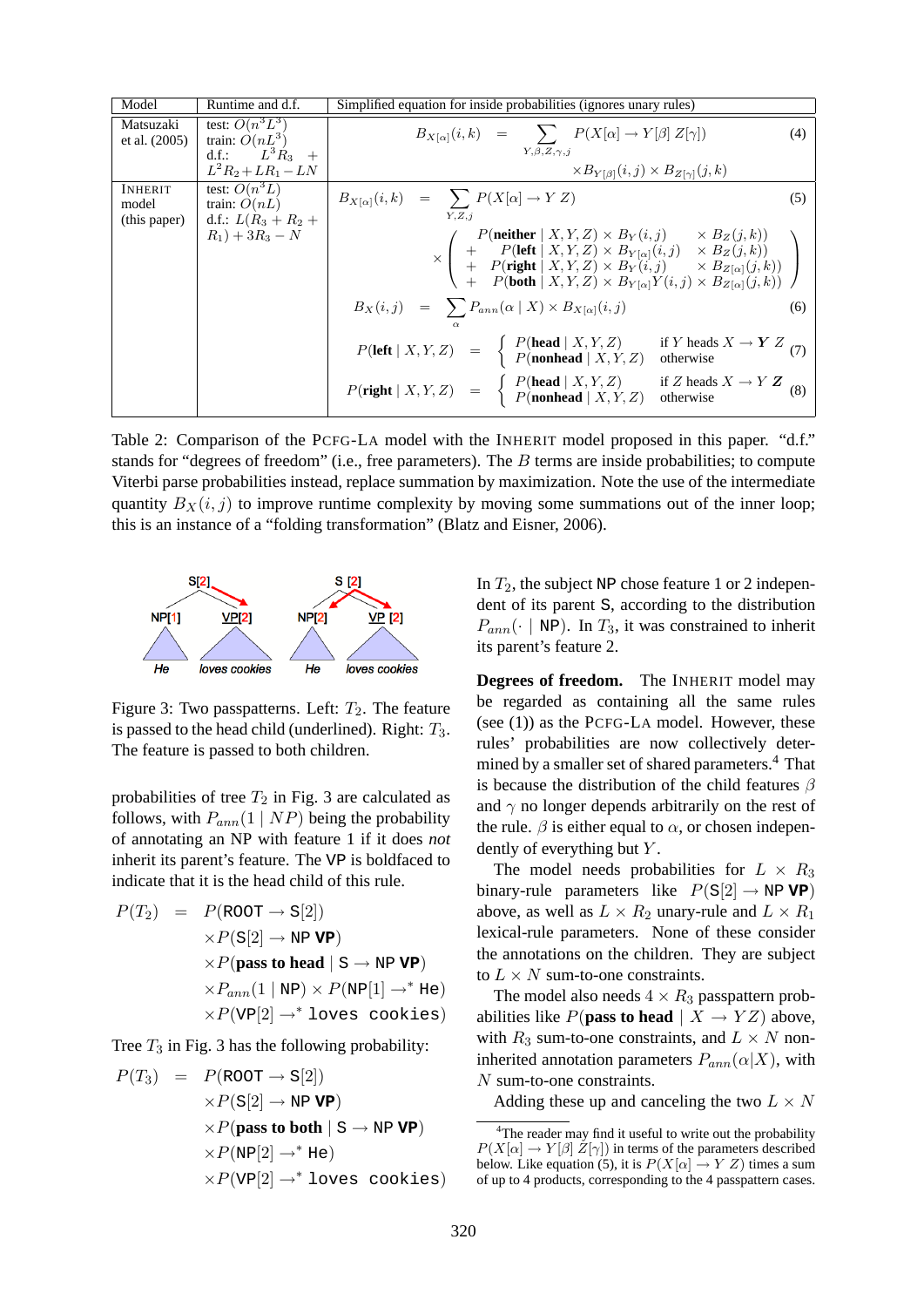terms, the INHERIT model has

$$
L(R_3 + R_2 + R_1) + 3R_3 - N \tag{9}
$$

degrees of freedom. Thus for a typical grammar where  $R_3$  dominates, we have reduced the number of free parameters from about  $L^3R_3$  to only about  $LR<sub>3</sub>$ .

**Runtime.** We may likewise reduce an  $L^3$  factor to  $L$  in the runtime. Table 2 shows dynamic programming equations for the INHERIT model. By exercising care, they are able to avoid summing over all possible values of  $\beta$  and  $\gamma$  within the inner loop. This is possible because when they are not inherited, they do not depend on  $X, Y, Z$ , or  $\alpha$ .

#### **3.3 Multiple Features**

The INHERIT model described above is linguistically naive in several ways. One problem (see section 6 for others) is that each nonterminal has only a single feature to pass. Linguists, however, usually annotate each phrase with multiple features. Our example tree in Fig. 2 was annotated with both tense and number features, with different inheritance patterns.

As a step up from INHERIT, we propose an INHERIT2 model where each nonterminal carries two features. Thus, we will have  $L^6R_3$  binary rules instead of  $L^3R_3$ . However, we assume that the two features choose their passpatterns independently, and that when a feature is not inherited, it is chosen independently of the other feature. This keeps the number of parameters down. In effect, we are defining

$$
P(X[\alpha][\rho] \to Y[\beta][\sigma] Z[\gamma][\tau])
$$
  
=  $P(X[\alpha][\rho] \to Y Z)$   
 $\times P_1(\beta, \gamma | X[\alpha] \to Y Z)$   
 $\times P_2(\sigma, \tau | X[\rho] \to Y Z)$ 

where  $P_1$  and  $P_2$  choose child features as if they were separate single-feature INHERIT models.

We omit discussion of dynamic programming speedups for INHERIT2. Empirically, the hope is that the two features when learned with the EM algorithm will pick out different linguistic properties of the constituents in the treebank tree.

#### **4 Annealing-Like Training Approaches**

Training latent PCFG models, like training most other unsupervised models, requires non-convex optimization. To find good parameter values, it is often helpful to train a simpler model first and use its parameters to derive a starting guess for the harder optimization problem. A well-known example is the training of the IBM models for statistical machine translation (Berger et al., 1994).

In this vein, we did an experiment in which we gradually increased L during EM training of the PCFG-LA and INHERIT models. Whenever the training likelihood began to converge, we *manually* and *globally* increased L, simply doubling or tripling it (see "clone all" in Table 3 and Fig. 5). The probability of  $X[\alpha] \rightarrow Y[\beta]Z[\gamma]$ under the new model was initialized to be proportional to the probability of  $X[\alpha \mod L] \rightarrow$  $Y[\beta \mod L]Z[\gamma \mod L]$  (where L refers to the old  $L$ ),<sup>5</sup> times a random "jitter" to break symmetry.

In a second annealing experiment ("clone some") we addressed a weakness of the PCFG-LA and INHERIT models: They give every nonterminal the same number of latent annotations. It would seem that different coarse-grained nonterminals in the original Penn Treebank have different degrees of impurity (Klein and Manning, 2003). There are linguistically many kinds of NP, which are differentially selected for by various contexts and hence are worth distinguishing. By contrast, -LRB- is almost always realized as a left parenthesis and may not need further refinement. Our "clone some" annealing starts by training a model with  $L=2$  to convergence. Then, instead of cloning all nonterminals as in the previous annealing experiments, we clone only those that have seemed to benefit most from their previous refinement. This benefit is measured by the Jensen-Shannon divergence of the two distributions  $P(X[0] \rightarrow \cdots)$  and  $P(X[1] \rightarrow \cdots)$ . The

<sup>&</sup>lt;sup>5</sup>Notice that as well as cloning  $X[\alpha]$ , this procedure multiplies by 4, 2, and 1 the number of binary, unary, and lexical rules that rewrite  $X[\alpha]$ . To leave the backbone grammar unchanged, we should have scaled down the probabilities of such rules by 1/4, 1/2, and 1 respectively. Instead, we simply scaled them all down by the same proportion. While this temporarily changes the balance of probability among the three kinds of rules, EM immediately corrects this balance on the next training iteration to match the observed balance on the treebank trees—hence the one-iteration downtick in Figure 5).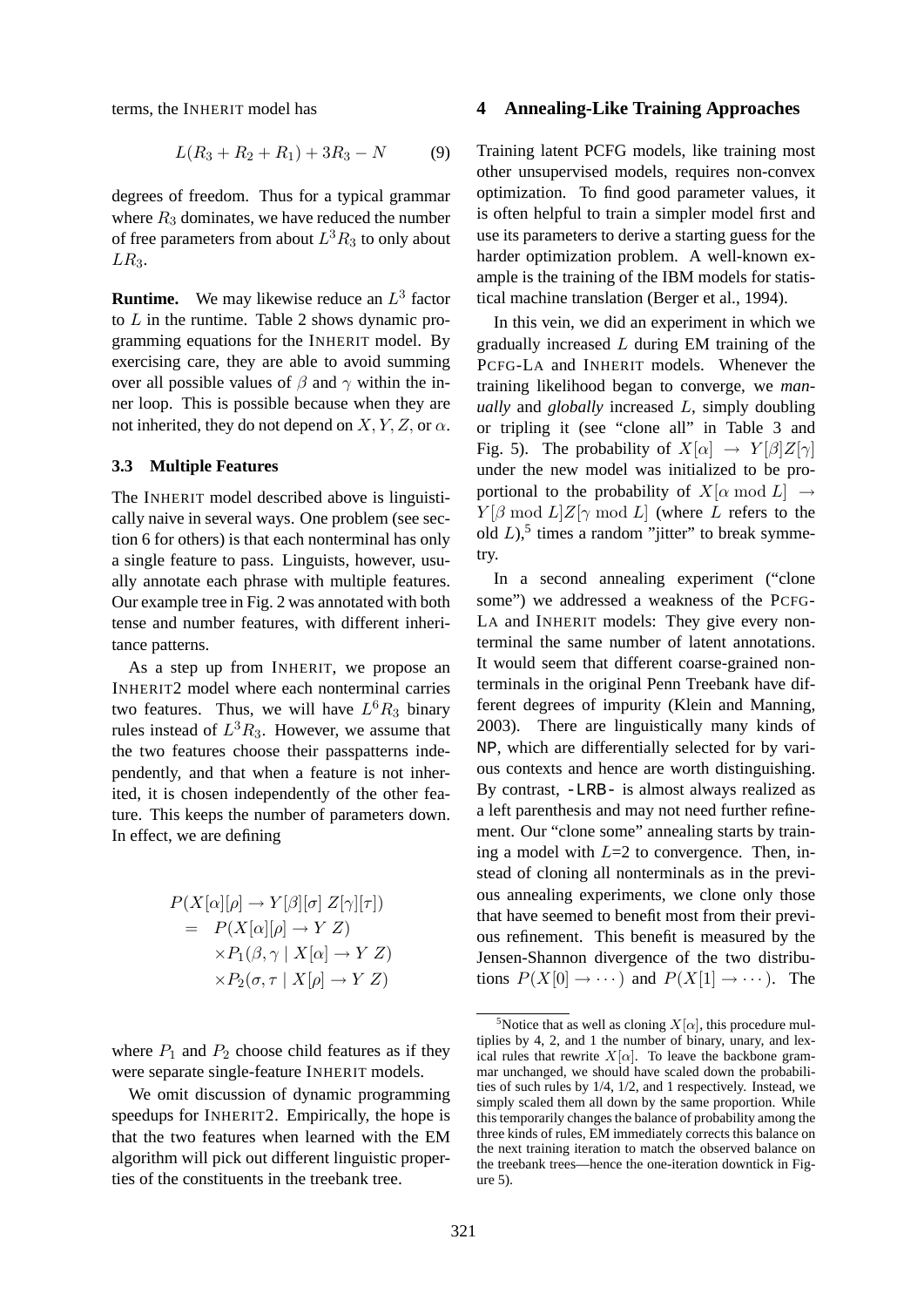Jensen-Shannon divergence is defined as

$$
D(q,r) = \frac{1}{2} \left( D\left( q \mid \mid \frac{q+r}{2} \right) + D\left( r \mid \mid \frac{q+r}{2} \right) \right)
$$

These experiments are a kind of "poor man's version" of the deterministic annealing clustering algorithm (Pereira et al., 1993; Rose, 1998), which gradually increases the number of clusters during the clustering process. In deterministic annealing, one starts in principle with a very large number of clusters, but maximizes likelihood only under a constraint that the joint distribution  $p(\textit{point}, \textit{cluster})$  must have very high entropy. This drives all of the cluster centroids to coincide exactly, redundantly representing just one effective cluster. As the entropy is permitted to decrease, some of the cluster centroids find it worthwhile to drift apart.<sup>6</sup> In future work, we would like to apply this technique to split nonterminals gradually, by initially requiring high-entropy parse forests on the training data and slowly relaxing this constraint.

### **5 Experiments**

### **5.1 Setup**

We ran several experiments to compare the IN-HERIT with the PCFG-LA model and look into the effect of different Treebank preprocessing and the annealing-like procedures.

We used sections 2–20 of the Penn Treebank 2 Wall Street Journal corpus (Marcus et al., 1993) for training, section 22 as development set and section 23 for testing. Following Matsuzaki et al. (2005), words occurring fewer than 4 times in the training corpus were replaced by unknown-word symbols that encoded certain suffix and capitalization information.

All experiments used simple add-lambda smoothing  $(\lambda=0.1)$  during the reestimation step (M step) of training.

**Binarization and Markovization.** Before extracting the backbone PCFG and running the constrained inside-outside (EM) training algorithm, we preprocessed the Treebank using center-parent binarization Matsuzaki et al. (2005). Besides making the rules at most binary, this preprocessing also helpfully enriched the backbone nonterminals. For

all but the first ("Basic") experiments, we also enriched the nonterminals with order-1 horizontal and order-2 vertical markovization (Klein and Manning, 2003).<sup>7</sup> Figure 4 shows what a multiplechild structure  $X \rightarrow AB H C D$  looks like after binarization and markovization. The binarization process starts at the head of the sentence and moves to the right, inserting an auxiliary node for each picked up child, then moving to the left. Each auxiliary node consists of the parent label, the direction  $(L \text{ or } R)$  and the label of the child just picked up.



Figure 4: Horizontal and vertical markovization and center-parent binarization of the rule  $X \rightarrow$  $A B H C D$  where H is the head child.

**Initialization.** The backbone PCFG grammar was read off the altered Treebank, and the initial annotated grammar was created by creating several versions of every rewrite rule. The probabilities of these newly created rules are uniform and proportional to the original rule, multiplied by a random epsilon factor uniformly sampled from [.9999,1.0001] to break symmetry.

### **5.2 Decoding**

To test the PCFG learned by a given method, we attempted to recover the *unannotated* parse of each sentence in the development set. We then scored these parses by debinarizing or demarkovizing them, then measuring their precision and recall of the labeled constituents from the gold-standard Treebank parses.

<sup>&</sup>lt;sup>6</sup>In practice, each very large group of centroids (effective cluster) is represented by just two, until such time as those two drift apart to represent separate effective clusters—then each is cloned.

<sup>7</sup>The vertical markovization was applied *before* binarization. – Matsuzaki et al. (2005) used a markovized grammar to get a better unannotated parse forest during decoding, but they did not markovize the training data.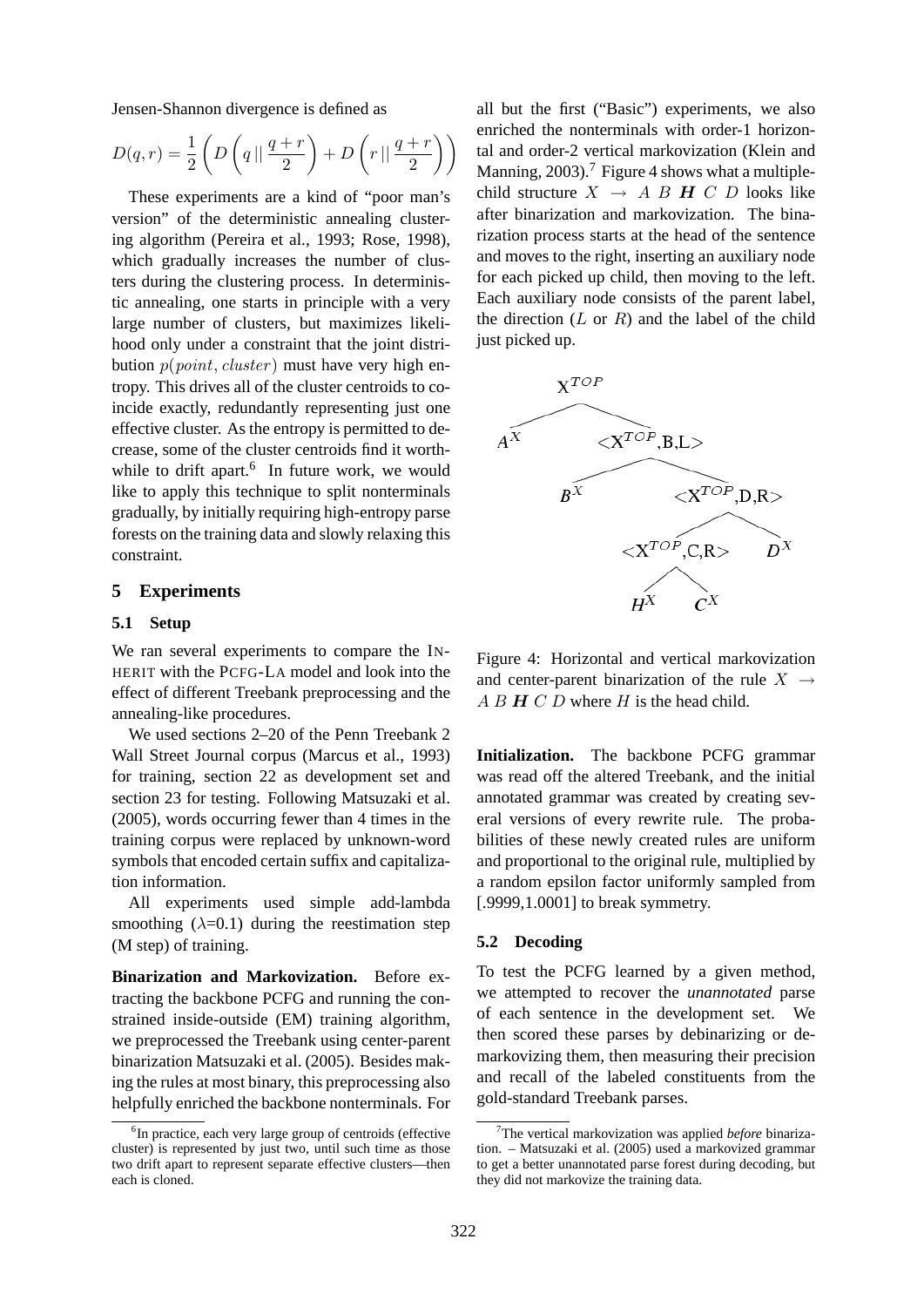

Figure 5:  $\text{Log}_e$ -likelihood during training. The two "anneal" curves use the "clone all" method. We increased  $L$  after iteration 50 and, for the IN-HERIT model, iteration 110. The downward spikes in the two annealed cases are due to perturbation of the model parameters (footnote 5).

An unannotated parse's probability is the total probability, under our learned PCFG, of all of its annotated refinements. This total can be efficiently computed by the constrained version of the inside algorithm in Table 2.

How do we obtain the unannotated parse whose *total* probability is greatest? It does not suffice to find the single best annotated parse and then strip off the annotations. Matsuzaki et al. (2005) note that the best annotated parse is in fact NP-hard to find. We use their reranking approximation. A 1000-best list for each sentence in the decoding set was created by parsing with our markovized *un*annotated grammar and extracting the 1000 best parses using the k-best algorithm 3 described in Huang and Chiang (2005). Then we chose the most probable of these 1000 unannotated parses under our PCFG, first finding the total probability of each by using the the constrained inside algorithm as explained above.<sup>8</sup>

#### **5.3 Results and Discussion**

Table 3 summarizes the results on development and test data.  $9$  Figure 5 shows the training loglikelihoods.

First, markovization of the Treebank leads to

striking improvements. The "Basic" block of experiments in Table 3 used non-markovized grammars, as in Matsuzaki et al. (2005). The next block of experiments, introducing markovized grammars, shows a considerable improvement. This is not simply because markovization increases the number of parameters: markovization with  $L = 2$ already beats basic models that have much higher L and far more parameters.

Evidently, markovization pre-splits the labels in the trees in a reasonable way, so EM has less work to do. This is not to say that markovization eliminates the need for hidden annotations: with markovization, going from  $L=1$  to  $L=2$  increases the parsing accuracy even more than without it.

Second, our "clone all" training technique (shown in the next block of Table 3) did not help performance and may even have hurt slightly. Here we initialized the  $L=2x^2$  model with the trained  $L=2$  model for PCFG-LA, and the  $L=3x3$ model with the  $L=3$  and the  $L=3x3x3$  model with the  $L=3x3 \text{ model}$ .

Third, our "clone some" training technique appeared to work. On PCFG-LA, the  $L < 2x2$  condition (i.e., train with  $L=2$  and then clone some) matched the performance of  $L=4$  with 30% fewer parameters. On INHERIT,  $L < 2x2$  beat  $L = 4$  with 8% fewer parameters. In these experiments, we used the average divergence as a threshold: X[0] and  $X[1]$  are split again if the divergence of their rewrite distributions is higher than average.

Fourth, our INHERIT model was a disappointment. It generally performed slightly worse than PCFG-LA when given about as many degrees of freedom. This was also the case on some cursory experiments on smaller training corpora. It is tempting to conclude that INHERIT simply adopted overly strong linguistic constraints, but relaxing those constraints by moving to the IN-HERIT2 model did not seem to help. In our one experiment with INHERIT2 (not shown in Table 3), using 2 features that can each take  $L=2$ values (d.f.: 212,707) obtains an  $F_1$  score of only 83.67—worse than 1 feature taking  $L=4$  values.

## **5.4 Analysis: What was learned by** INHERIT**?**

INHERIT did seem to discover "linguistic" features, as intended, even though this did not improve parse accuracy. We trained INHERIT and PCFG-LA models (both  $L=2$ , non-markovized) and noticed the following.

<sup>&</sup>lt;sup>8</sup>For the first set of experiments, in which the models were trained on a simple non-markovized grammar, the 1000-best trees had to be "demarkovized" before our PCFG was able to rescore them.

<sup>&</sup>lt;sup>9</sup>All results are reported on sentences of 40 words or less.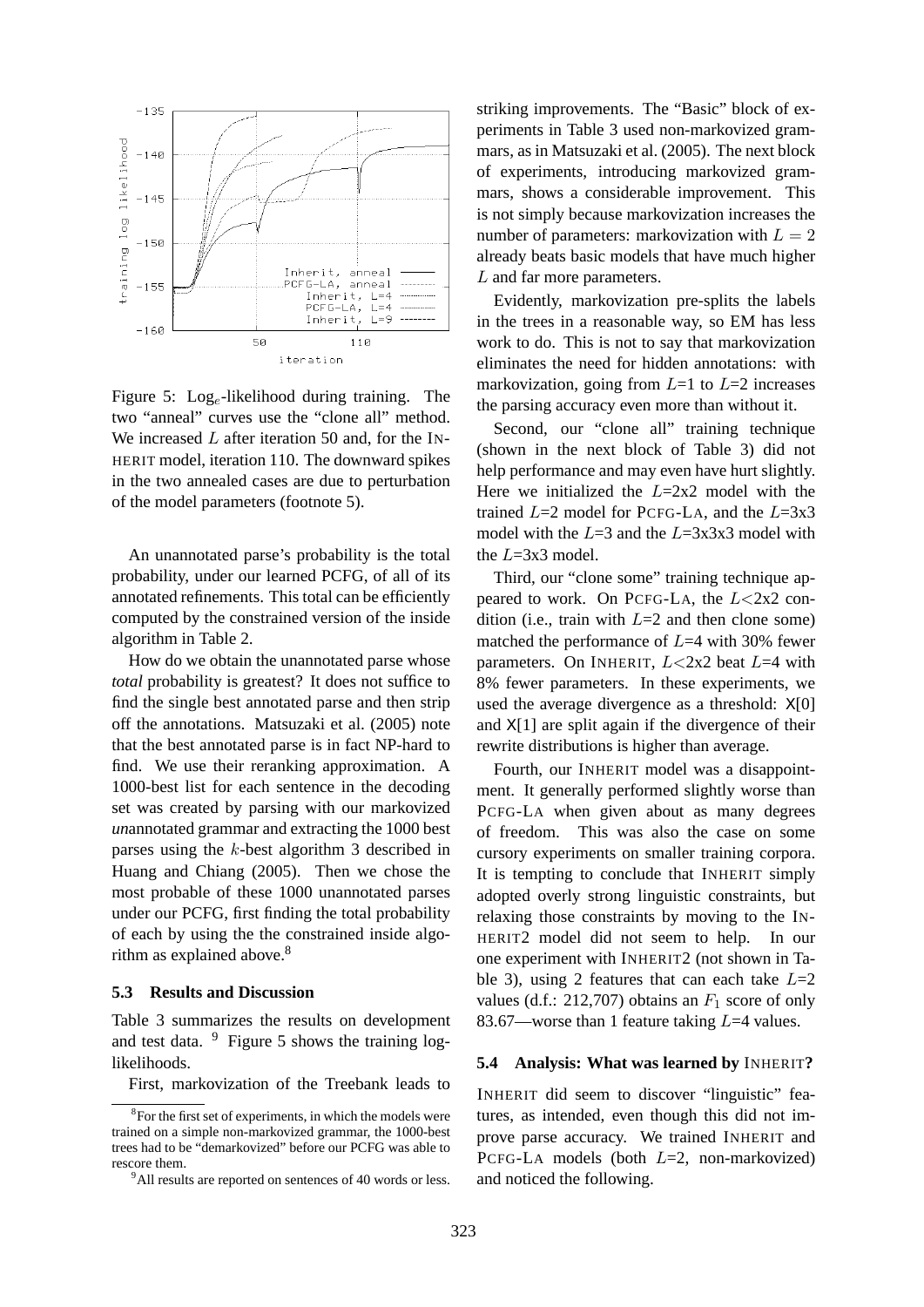|                     | PCFG-LA        |           |       |           | <b>INHERIT</b> |                |           |       |           |       |
|---------------------|----------------|-----------|-------|-----------|----------------|----------------|-----------|-------|-----------|-------|
|                     | L              | d.f.      | LP    | <b>LR</b> | $F_1$          | L              | d.f.      | LP    | <b>LR</b> | $F_1$ |
| Basic               | 1              | 24,226    | 76.99 | 74.51     | 75.73          |                | 35,956    | 76.99 | 74.51     | 75.73 |
|                     | $\overline{2}$ | 72,392    | 81.22 | 80.67     | 80.94          | $\overline{2}$ | 60,902    | 79.42 | 77.58     | 78.49 |
|                     | $\overline{4}$ | 334,384   | 83.53 | 83.39     | 83.46          | 12             | 303,162   | 82.41 | 81.55     | 81.98 |
|                     | 8              | 2,177,888 | 85.43 | 85.05     | 85.24          | 80             | 1,959,053 | 83.99 | 83.02     | 83.50 |
| Markov.             | 1              | 41,027    | 79.95 | 78.43     | 79.18          |                | 88,385    | 79.95 | 78.43     | 79.18 |
|                     |                |           |       |           |                | $\overline{2}$ | 132,371   | 83.85 | 82.23     | 83.03 |
|                     | $\overline{2}$ | 178,264   | 85.70 | 84.37     | 85.03          | 3              | 176,357   | 85.04 | 83.60     | 84.31 |
|                     |                |           |       |           |                | $\overline{4}$ | 220,343   | 85.30 | 84.06     | 84.68 |
|                     | 3              | 506,427   | 86.44 | 85.19     | 85.81          | 9              | 440,273   | 86.16 | 85.12     | 85.64 |
|                     | $\overline{4}$ | 1,120,232 | 87.09 | 85.71     | 86.39          | 26             | 1,188,035 | 86.55 | 85.55     | 86.05 |
| all                 | $\overline{2}$ | 178,264   | 85.70 | 84.37     | 85.03          | 3              | 176,357   | 85.04 | 83.60     | 84.31 |
| Clone<br>$C1$ .some |                |           |       |           |                | 3x3            | 440,273   | 85.99 | 84.88     | 85.43 |
|                     | 2x2            | 1,120,232 | 87.06 | 85.49     | 86.27          | 3x3x3          | 1,232,021 | 86.65 | 85.70     | 86.17 |
|                     | $\overline{2}$ | 178,264   | 85.70 | 84.37     | 85.03          | $\overline{2}$ | 132,371   | 83.85 | 82.23     | 83.03 |
|                     | $<$ 2x2        | 789,279   | 87.17 | 85.71     | 86.43          | $<$ 2x2        | 203,673   | 85.49 | 84.45     | 84.97 |
|                     |                |           |       |           |                | $<$ 2x2x2      | 314,999   | 85.57 | 84.60     | 85.08 |

Table 3: Results on the development set: labeled precision (LP), labeled recall (LR), and their harmonic mean  $(F_1)$ . "Basic" models are trained on a non-markovized treebank (as in Matsuzaki et al. (2005)); all others are trained on a markovized treebank. The best model (PCFG-LA with "clone some" annealing,  $F_1$ =86.43) has also been decoded on the final test set, reaching P/R=86.94/85.40 ( $F_1$ =86.17).

We used both models to assign the mostprobable annotations to the gold parses of the development set. Under the INHERIT model, NP[0] vs. NP[1] constituents were 21% plural vs. 41% plural. Under PCFG-LA this effect was weaker (30% vs. 39%), although it was significant in both (Fisher's exact test,  $p < 0.001$ ). Strikingly, under the INHERIT model, the NP's were 10 times more likely to pass this feature to both children (Fisher's,  $p < 0.001$ )—just as we would expect for a number feature, since the determiner and head noun of an NP must agree.

The INHERIT model also learned to use feature value 1 for "tensed auxiliary." The VP[1] nonterminal was far more likely than  $VP[0]$  to expand as  $V$  VP, where  $V$  represents any of the tensed verb preterminals VBZ, VBG, VBN, VBD, VBP. Furthermore, these expansion rules had a very strong preference for "pass to head," so that the left child would also be annotated as a tensed auxiliary, typically causing it to expand as a form of be, have, or do. In short, the feature ensured that it was genuine auxiliary verbs that subcategorized for  $VP's$ .

(The PCFG-LA model actually arranged the same behavior, e.g. similarly preferring  $VBZ[1]$  in the auxiliary expansion rule  $VP \rightarrow VBZ VP$ . The

difference is that the PCFG-LA model was able to express this preference directly without propagating the [1] up to the VP parent. Hence neither VP[0] nor VP[1] became strongly associated with the auxiliary rule.)

Many things are equally learned by both models: They learn the difference between subordinating conjunctions (*while, if*) and prepositions (*under, after*), putting them in distinct groups of the original IN tag, which typically combine with sentences and noun phrases, respectively. Both models also split the conjunction CC into two distinct groups: a group of conjunctions starting with an upper-case letter at the beginning of the sentence and a group containing all other conjunctions.

#### **6 Future Work: Log-Linear Modeling**

Our approach in the INHERIT model made certain strict independence assumptions, with no backoff. The choice of a particular passpattern, for example, depends on all and only the three nonterminals  $X, Y, Z$ . However, given sparse training data, sometimes it is advantageous to back off to smaller amounts of contextual information; the nonterminal  $X$  or  $Y$  might alone be sufficient to predict the passpattern.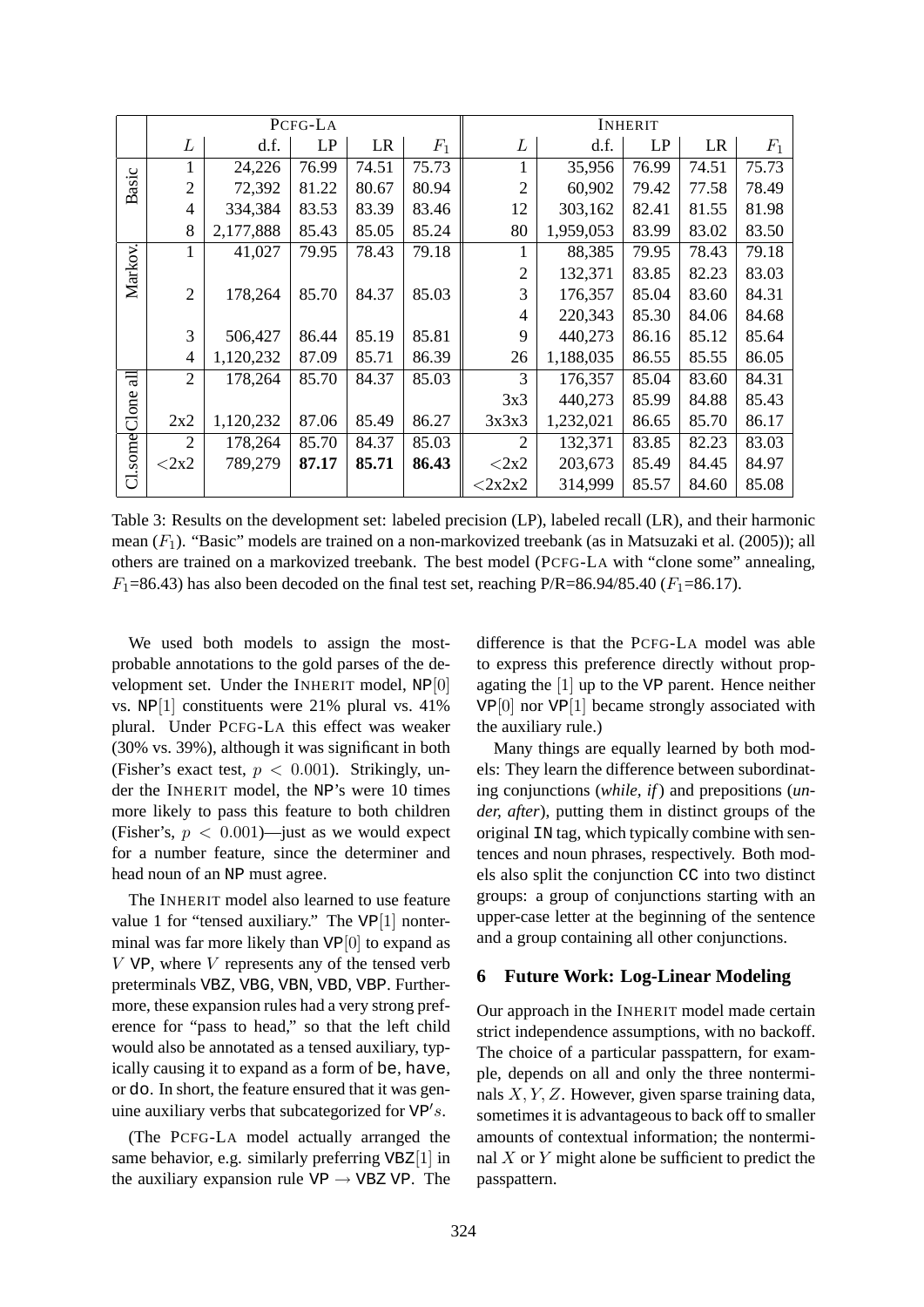A very reasonable framework for handling this issue is to model  $P(X[\alpha] \to Y[\beta] Z[\gamma])$  with a log-linear model.<sup>10</sup> Feature functions would consider the values of variously sized, overlapping subsets of  $X, Y, Z, \alpha, \beta, \gamma$ . For example, a certain feature might fire when  $X[\alpha] =$  $NP[1]$  **and**  $Z[\gamma] = N[2]$ . This approach can be extended to the multi-feature case, as in INHERIT2.

Inheritance as in the INHERIT model can then be expressed by features like  $\alpha = \beta$ , or  $\alpha =$  $\beta$  **and**  $X = VP$ . During early iterations, we could use a prior to encourage a strong positive weight on these inheritance features, and gradually relax this bias—akin to the "structural annealing" of (Smith and Eisner, 2006).

When modeling the lexical rule  $P(X[\alpha] \to w)$ , we could use features that consider the spelling of the word  $w$  in conjunction with the value of  $\alpha$ . Thus, we might learn that  $V[1]$  is particularly likely to rewrite as a word ending in  $-s$ . Spelling features that are predictable from string context are important clues to the existence and behavior of the hidden annotations we wish to induce.

A final remark is that "inheritance" does not necessarily have to mean that  $\alpha = \beta$ . It is enough that  $\alpha$  and  $\beta$  should have high mutual information, so that one can be predicted from the other; they do not actually have to be represented by the same integer. More broadly, we might like  $\alpha$  to have high mutual information with the pair  $(\beta, \gamma)$ . One might try using this sort of intuition directly in an unsupervised learning procedure (Elidan and Friedman, 2003).

# **7 Conclusions**

We have discussed "informed" techniques for inducing latent syntactic features. Our INHERIT model tries to constrain the way in which features are passed through the tree. The motivation for this approach is twofold: First, we wanted to capture the linguistic insight that features follow certain patterns in propagating through the tree. Second, we wanted to make it statistically feasible and computationally tractable to increase  $L$  to higher values than in the PCFG-LA model. The hope was that the learning process could then make finer distinctions and learn more fine-grained information. However, it turned out that the higher values of L did not compensate for the perhaps overly con-

strained model. The results on English parsing rather suggest that it is the similarity in degrees of freedom (e.g., INHERIT with  $L=3x3x3$  and PCFG-LA with  $L=2x2$ ) that produces comparable results.

Substantial gains were achieved by using markovization and splitting only selected nonterminals. With these techniques we reach a parsing accuracy similar to Matsuzaki et al. (2005), but with an order of magnitude less parameters, resulting in more efficient parsing. We hope to get more wins in future by using more sophisticated annealing techniques and log-linear modeling techniques.

# **Acknowledgments**

This paper is based upon work supported by the National Science Foundation under Grant No. 0313193. We are grateful to Takuya Matsuzaki for providing details about his implementation of PCFG-LA, and to Noah Smith and the anonymous reviewers for helpful comments.

### **References**

- A. Berger, P. Brown, S. Pietra, V. Pietra, J. Lafferty, H. Printz, and L. Ures. 1994. The CANDIDE system for machine translation.
- Ann Bies, Mark Ferguson, Karen Katz, Robert Mac-Intyre, Victoria Tredinnick, Grace Kim, Mary Ann Marcinkiewicz, and Britta Schasberger. 1995. Bracketing guidelines for Treebank II style: Penn Treebank project. Technical Report MS-CIS-95-06, University of Pennsylvania, January.
- John Blatz and Jason Eisner. 2006. Transforming parsing algorithms and other weighted logic programs. In *Proceedings of the 11th Conference on Formal Grammar*.
- Eugene Charniak. 1996. Tree-bank grammars. In *Proceedings of the 13th National Conference on Artificial Intelligence*.
- Eugene Charniak. 1997. Statistical parsing with a context-free grammar and word statistics. In *Proceedings of the Fourteenth National Conference on Artificial Intelligence*, pages 598–603.
- David Chiang and Daniel M. Bikel. 2002. Recovering latent information in treebanks. In *COLING 2002: The 17th International Conference on Computational Linguistics*, Taipei.
- Michael John Collins. 1996. A new statistical parser based on bigram lexical dependencies. In *ACL-96*, pages 184–191, Santa Cruz, CA. ACL.

 $10$ This affects EM training only by requiring a convex optimization at the M step (Riezler, 1998).